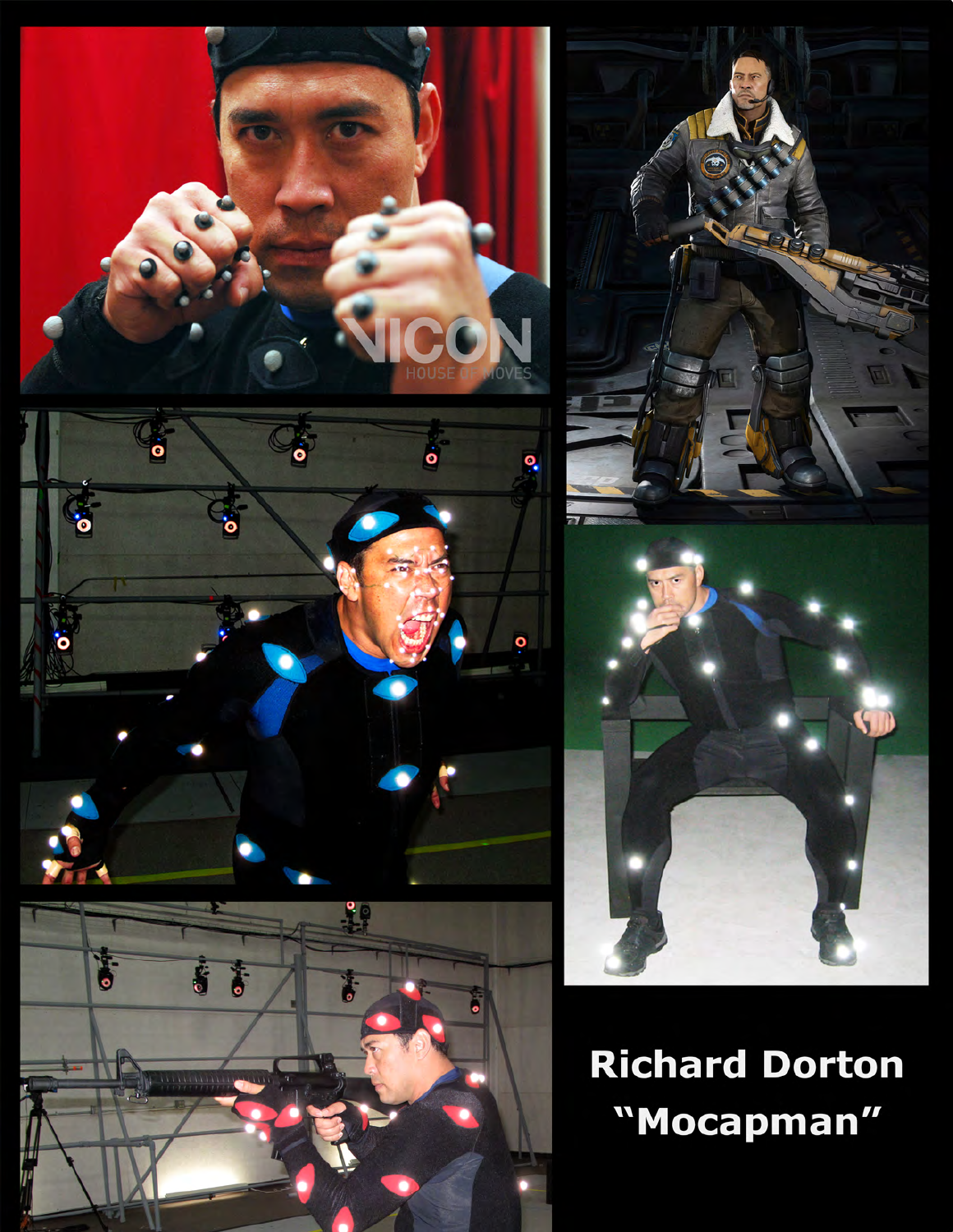# **RICHARD DORTON**

HEIGHT 6'0" **A.K.A. "Mocapman"** 

WEIGHT 225SAG/AFTRA **310-877-3046**

### **[www.motioncaptureman.com](http://www.motioncaptureman.com/)**

#### **Performance Capture Actor / Stuntman / Director & Movement Consultant**

A collaborator with the ability to work with directors and designers to help bring new, interesting, and innovative movements to a project.

#### **Special Skills:**

- Performance Capture Actor, Movement Creator & Motion Capture Consultant
- Motion & Performance Capture Director, Stuntman and Stunt Coordinator
- Creatures and Monster Moves, Mimic, Impersonations, Re-creations
- Experience in Dance, Gymnastics, Trampoline, Rappelling, Wire & Jerk Harness
- Death Scenes, Fight Scenes, Falls, Jumps, Dives, Rolls, Flips, Trips
- Hand to Hand Combat, Stage Combat, Wrestling, Grappling, Ground-N-Pound
- Various Weapons including: Small Arms, Rifles & Automatic Weapons, Ak47, Western Revolver MP5, M16, Swords, Double Handed Broadsword, Knives, Shields, Bow Staffs, Axe, Spear

#### **FEATURE FILM, TV, COMMERCIALS & VR –** *Multiple NDA Titles Withheld*

SNAKE EYES: G.I. JOE ORIGINS (previs & mocap) PARAMOUNT PICTURES FREE GUY – (previs & mocap) 20th CENTURY FOX BILL & TED FACE THE MUSIC (previs & mocap) ORION PICTURES GODZILLA: KING OF THE MONSTERS LEGENDARY PICTURES DISPATCH VR **HERE BE DRAGONS** ALIENS DECENT VR EXPERIENCE PURE IMAGINATION STUDIOS ALIEN COVENANT VR WALIEN WARNER BROS. JACK THE GIANT SLAYER WARNER BROS. TRON: LEGACY – THE MOVIE **Example 20 SET ASSESS** SPIDER-MAN : THE MOVIE SONY ENTERTAINMENT CSI: MIAMI CBS ANGER MANAGEMENT THE REVOLUTION STUDIOS SCARFACE : THE WORLD IS YOURS (MTV CRIBS) RADICAL ENTERTAINMENT NEOPETS COMMERCIAL **NET ALCOHOLOGY CONTAINS A VIOLENCIAL** AND **ZOIC STUDIOS** COMPANIONS OF XANTH (VOICEOVER) LEGEND ENTERTAINMENT STELLAR GIN COMMERCIAL **STELLAR GIN** COMMERCIAL AVATAR (PERFORMANCE CAPTURE TESTING) 20TH CENTURY FOX IRON MAN (PERFORMANCE CAPTURE TESTING) PARAMOUNT PICTURES SPIDERWICK (PERFORMANCE CAPTURE TESTING) PARAMOUNT PICTURES

#### **OVER 100 VIDEO GAME CREDITS –** *NDA Some Game Titles Withheld*

#### **VIDEO GAME: CINEMATIC PERFORMANCE CAPTURE & TRAILERS**

NDA VIDEO GAME NEWSLEY AND THE SENIMAX ONLINE ROUGE COMPANY **A CONSERVANT COMPANY HI-REZ STUDIOS** BORDERLANDS 3 GEARBOX SOFTWARE DISINTERGRATION PRIVATE DIVISION THE OUTER WORLDS **CONTRIGUITION** OBSIDIAN ENTERTAINMENT DESTINY 2 BUNGIE GOD OF WAR (4) SONY ENTERTAINMENT TOM CLANCY'S THE DIVISION: SURVIVAL UBISOFT  $XCOM$  2  $2K$ EVOLVE TURTLE ROCK STUDIOS GOD OF WAR: ASCENSION SONY ENTERTAINMENT BORDERLANDS 2 GEARBOX SOFTWARE TRANSFORMER: FALL OF CYBERTRON HIGH MOON STUDIOS BROTHERS IN ARMS: FURIOUS FOUR GEARBOX SOFTWARE POTC: ARMADA OF THE DAMNED DISNEY INTERACTIVE HUNTED: THE DEMONS FORGE THE INXILE ENTERTAINMENT GOD OF WAR II & III SONY ENTERTAINMENT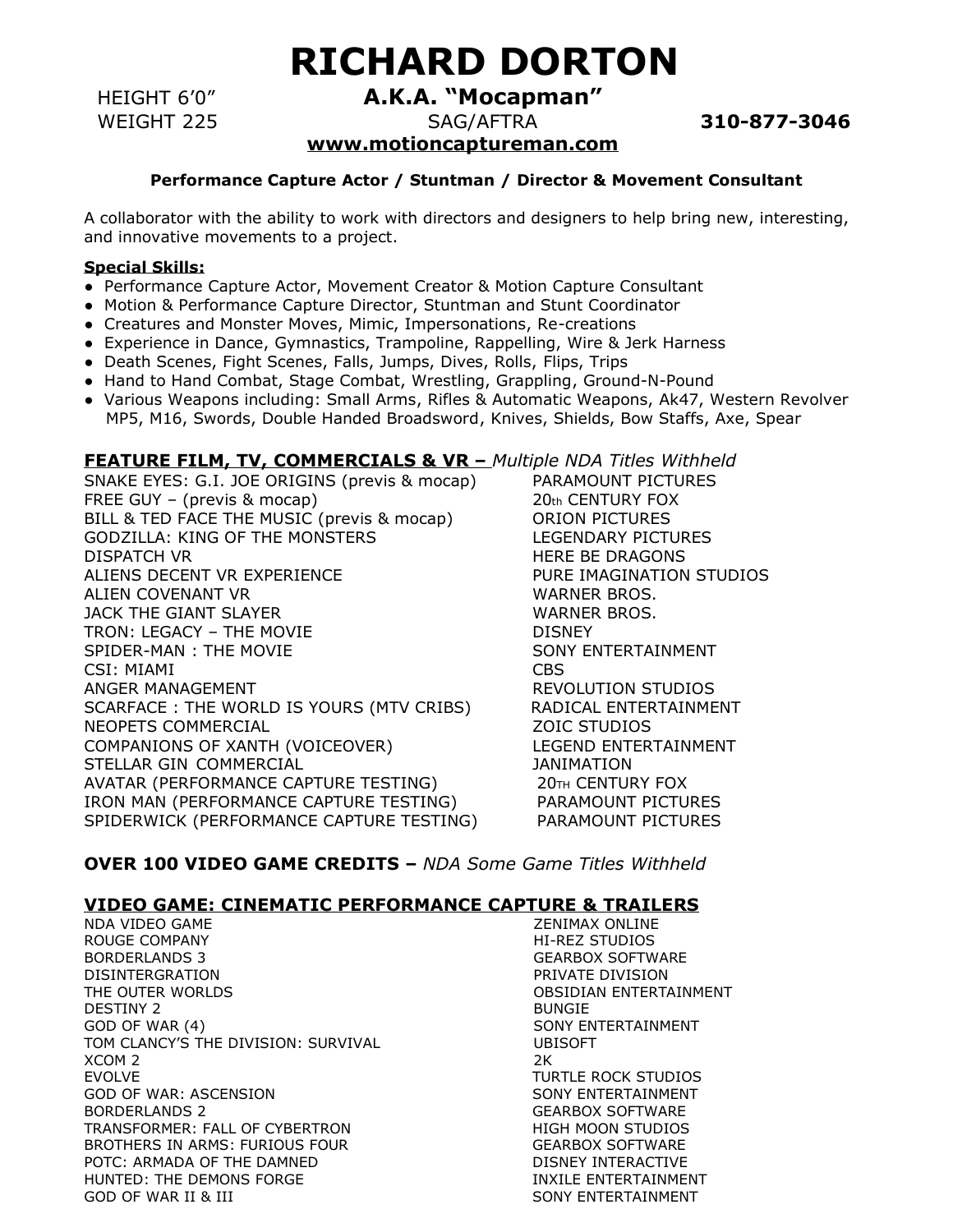#### **VIDEO GAME: CINEMATIC PERFORMANCE CAPTURE & TRAILERS (cont)**

BAYONETTA **PLATINUM GAMES** CONAN THQ DARK SECTOR D3 MERCENARIES 2 PANDEMIC STUDIOS RESIDENT EVIL 5 CAPCOM RED FACTION GUERILLA TIGAR HARE STUDIOS TRUE CRIME: NEW YORK CITY **LUXOFLUX** TERMINATOR 3 BLACK OPS ENTERTAINMENT X-MEN LEGENDS ACTIVISION FANTASTIC FOUR **ACTIVISION** GUN NEVERSOFT ENTERTAINMENT SUPERMAN RETURNS ELECTRONIC ARTS THE GODFATHER – THE GAME ELECTRONIC ARTS SPY HUNTER 3: NOWHERE TO RUN TERMINAL REALITY MEDAL OF HONOR: AIRBORNE ELECTRONIC ARTS DESPERATE HOUSEWIVES LIQUID ENTERTAINMENT SABATOUR **PANDEMIC STUDIOS** 

**VIDEO GAME: CINEMATIC PERFORMANCE CAPTURE & IN-GAME MOTIONS**

ROGUE COMPANY **And COMPANY Hi-REZ STUDIO** LOST PLANET 3 SPARK UNLIMITED / CAPCOM DIFIANCE TRION/SyFy UNCHARTED: GOLDEN ABYSS SONY ENTERTAINMENT STAR WARS: THE FORCE UNLEASHED 2 LUCAS ARTS LEFT 4 DEAD VALVE CORPORATION LEFT 4 DEAD 2 VALVE CORPORATION GHOSTBUSTERS ATARI UNCHARTED: DRAKES FORTUNE NAUGHTY DOG UNCHARTED 2: AMONG THIEVES NAUGHTY DOG ROBERT LUDLUM'S THE BOURNE CONSPIRACY **HIGH MOON STUDIOS** SOCOM: CONFRONTATION SOCOM: SLANT SIX GAMES SILENT HILL: HOMECOMING **KONAMI** WAR INC. BATTLE ZONE ARKTOS ENTERTAINMENT F.E.A.R. 2: PROJECT ORIGINS MONOLITH PRODUCTIONS EAT LEAD: THE RETURN OF MATT HAZARD VICIOUS CYCLE RESISTANCE: RETRIBUTION PSP SONY ENTERTAINMENT GOLDEN AXE SEGA HEI\$T INXILE METRO 2033 THQ HALO WARS **ENSEMBLE STUDIOS** CALL OF DUTY 2: BIG RED ONE GRAY MATTER STUDIOS CALL OF DUTY 3 ACTIVISION THE SHIELD **POINT OF VIEW** SCORPION KING - RISE OF THE AKKADIAN VIVENDI GAMES SPAWN – ARMAGEDDON NAMCO RED DEAD REVOLVER THE ROCK STAR SAN DIEGO STAR WARS: ROGUE LEADER - ROUGUE SQUADRON II FACTOR 5 STAR WARS: REBEL STRIKE - ROGUE SQUADRON III LUCAS ARTS EVERQUEST II SONY ONLINE ASHERON'S CALL 2: FALLEN KINGS TURBINE ENTERTAINMENT THE X-FILES – RESIST OR SERVE **BLACK OPS ENTERTAINMENT** ER LEGACY INTERACTIVE CRACKDOWN MICROSOFT RISE OF NATIONS: RISE OF LEGENDS MICROSOFT VANGUARD: SAGA OF HEROES SONY ONLINE CSI: 3 DIMENSIONS OF MURDER UBISOFT WORLD SERIES OF POKER 2008 ACTIVISION FEAR FACTOR – UNLEASHED DE STUDIOS ALIENS: COLONIAL MARINES FOX INTERACTIVE WORLD CHAMPIONSHIP POKER 2 CRAVE ENTERTAINMENT WORLD CHAMPIONSHIP POKER 3 CRAVE ENTERTAINMENT SCOOBY-DOO! NIGHT OF 100 FRIGHTS HEAVY IRON STUDIOS EXTREME FORCE: GRANT CITY ANTI-CRIME **EXTREME POINT OF VIEW** SOLDIERS OF FORTUNE II DOUBLE HELIX THE RAVEN SOFTWARE TRIGGER MAN **CRAVE** TABULA RASA NCSOFT